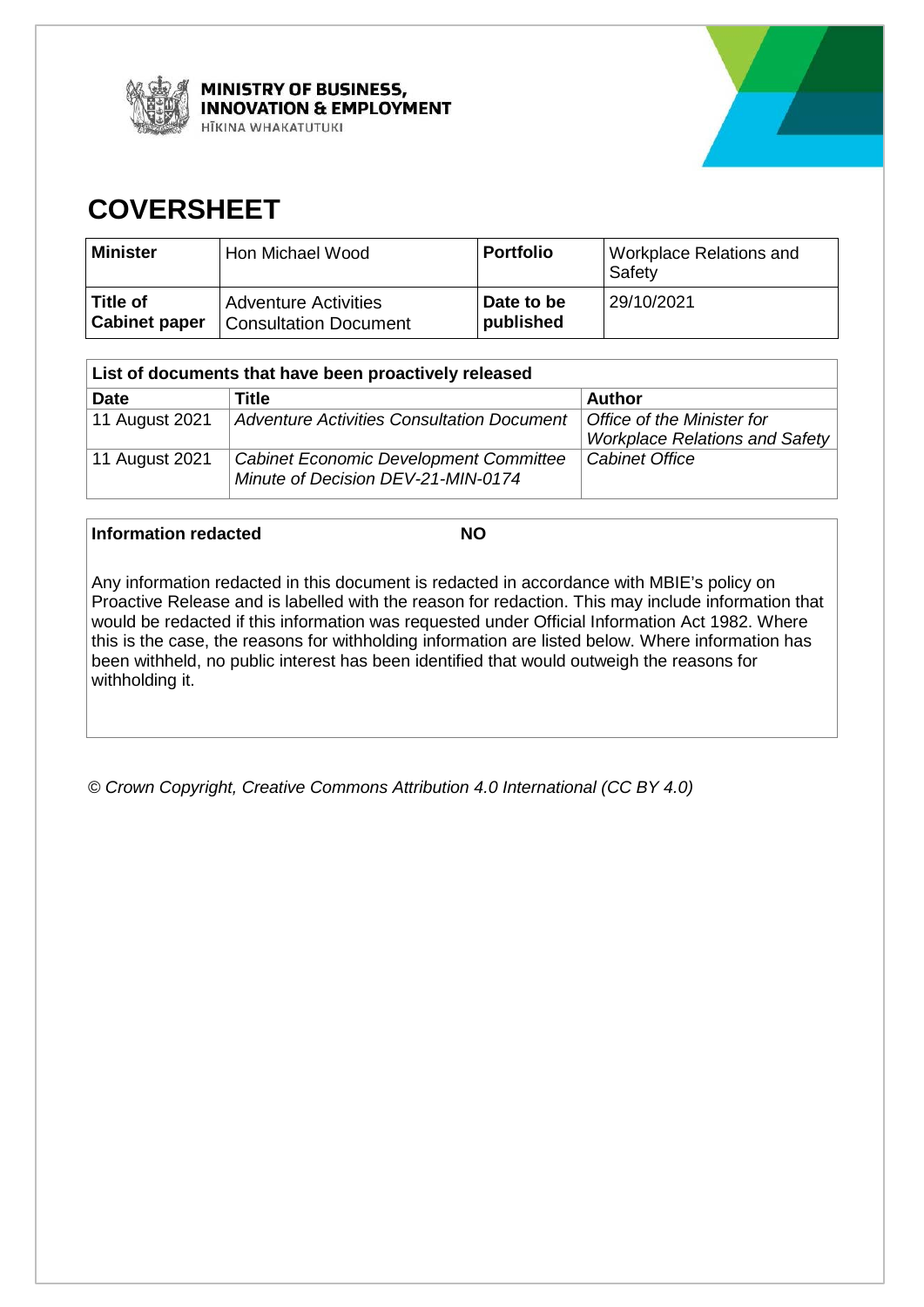In Confidence

Office of the Minister of Workplace Relations and Safety

Chair, Cabinet Economic Development Committee

# **Adventure Activities Consultation Document**

## **Proposal**

1 This paper seeks the Cabinet Economic Development Committee's approval to publish the attached workplace relations and safety Government consultation document *Adventure Activities – keeping it safe*. Feedback from the consultation document will be used to help reform the adventure activities regulatory regime.

## **Executive Summary**

- 2 On 9 December 2019 Whakaari/White Island erupted while there were adventure activity tour groups on the Island. The disaster left 22 people dead, and 25 people with serious life-long injuries. This event triggered a range of work across government, including a targeted review of the adventure activities regulatory regime (the regime).
- 3 The targeted review found that risks from natural hazards are pervasive in the adventure activities sector and that the regime required strengthening in a number of areas, including; improving how natural hazards are managed, strengthening the role of the regulator and the improving the safety audit process.
- 4 I informed you at Cabinet on Monday 14 December 2020 of my intention to release the findings from the targeted review and that I intended to return to Cabinet in 2021 with a draft consultation document with proposals for change to the regime to address these areas of concern.
- 5 The consultation document attached presents a range of regulatory and non-regulatory change proposals to strengthen the regime in these areas.
- 6 To support the development of policy proposals included in the consultation document I directed MBIE to establish an expert reference group made up of key stakeholders and relevant experts. This group supports the proposed public consultation.
- 7 Everyone taking part in adventure activities deserves to know their safety is being managed well. This is why the adventure activities regulatory regime is important and why we need to ensure safety standards are strong. A strengthened adventure activities regulatory regime will help New Zealand recover from COVID-19 by enhancing New Zealand's reputation as a world-class tourist destination that values the safety of both its domestic and international visitors. A strengthened regime will also support New Zealanders to explore their natural environment and stay safe, healthy, fit and connected through participation in adventure activities.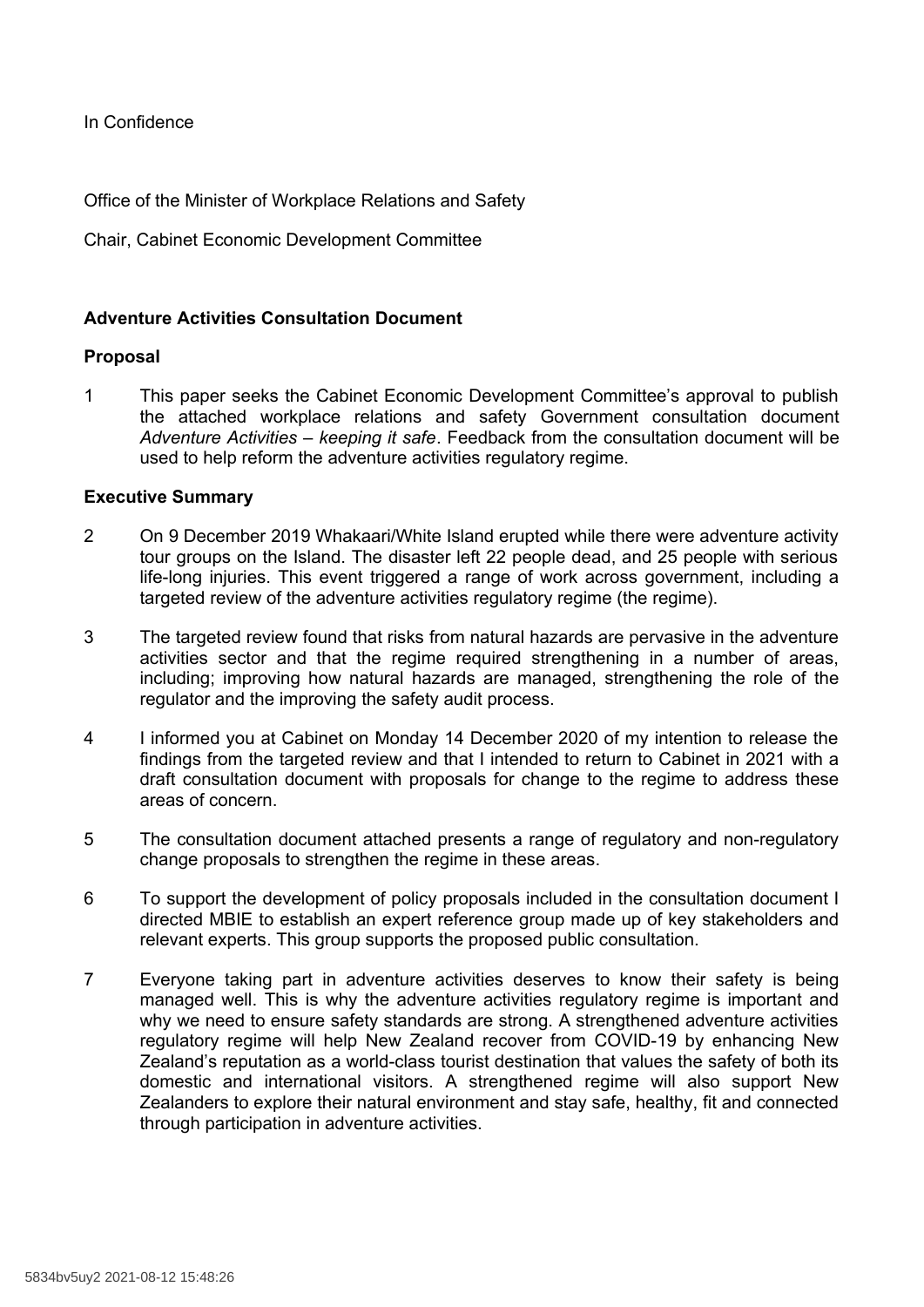8 I expect that if the package of proposals are implemented there would be a reduction in fatalities and injuries linked to natural hazards and a reduced likelihood of catastrophic natural hazard events<sup>1</sup> occurring in the sector over time.

# **Background**

- 9 There is too much work-related harm occurring in New Zealand. This places a considerable burden of harm on workers and their families, businesses, and the economy as a whole.
- 10 The Whakaari/White Island disaster is an example of this. On 9 December 2019 Whakaari/ White Island erupted while adventure activity tour groups were on the Island. The disaster left 22 people dead, and 25 people with serious life-long injuries.
- 11 This Government responded to the disaster by instigating a range of work across government. The previous Minister for Workplace Relations and Safety directed the Ministry of Business, Innovation and Employment (MBIE) officials to undertake a targeted review of the adventure activities regulatory regime (the regime).
- 12 The targeted review took place in 2020, it found that the regime has largely worked effectively since it was introduced in 2014. However, there were a number of weaknesses in the regime in relation to the management of natural hazards, the role of the regulator and the safety audit process.
- 13 I informed you at Cabinet on Monday 14 December 2020 of my intention to release the findings from the targeted review and that I intended to return to Cabinet in 2021 with a draft consultation document with proposals to address these areas of concern.
- 14 An expert reference group (ERG) was established to provide strategic direction and technical input into the development of policy proposals. The ERG was convened between March and June 2021 and was made up of key stakeholders and relevant experts<sup>2</sup>.
- 15 Alongside this work, I have directed MBIE to provide me with independent advice whether WorkSafe has carried out its obligations appropriately in relation to Whakaari/White Island. I will be provided advice on this in the coming months.

## **Comment**

## *The adventure activities sector*

- 16 Adventure activities are a key part of New Zealand's tourism and recreation offering. These outdoor activities are a way in which New Zealanders and our international visitors enjoy the natural environment, challenge themselves and seek new experiences.
- 17 Everyone, including guides and customers, taking part in these diverse activities deserves to know their safety is being managed well. This is why the adventure activities regulatory regime is important and why we need to ensure safety standards are strong.

 $1$  A natural hazard event with more than five fatalities

<sup>2</sup> ERG members include representatives from: Tourism Industry Aotearoa, Recreation Aotearoa, NZ Māori Tourism, Department of Conservation, GNS Science, JAS-ANZ, Victoria University of Wellington, MBIE and WorkSafe. The members either represented industry groups or were experts in management of natural hazards, regulatory design, risk management and tourism.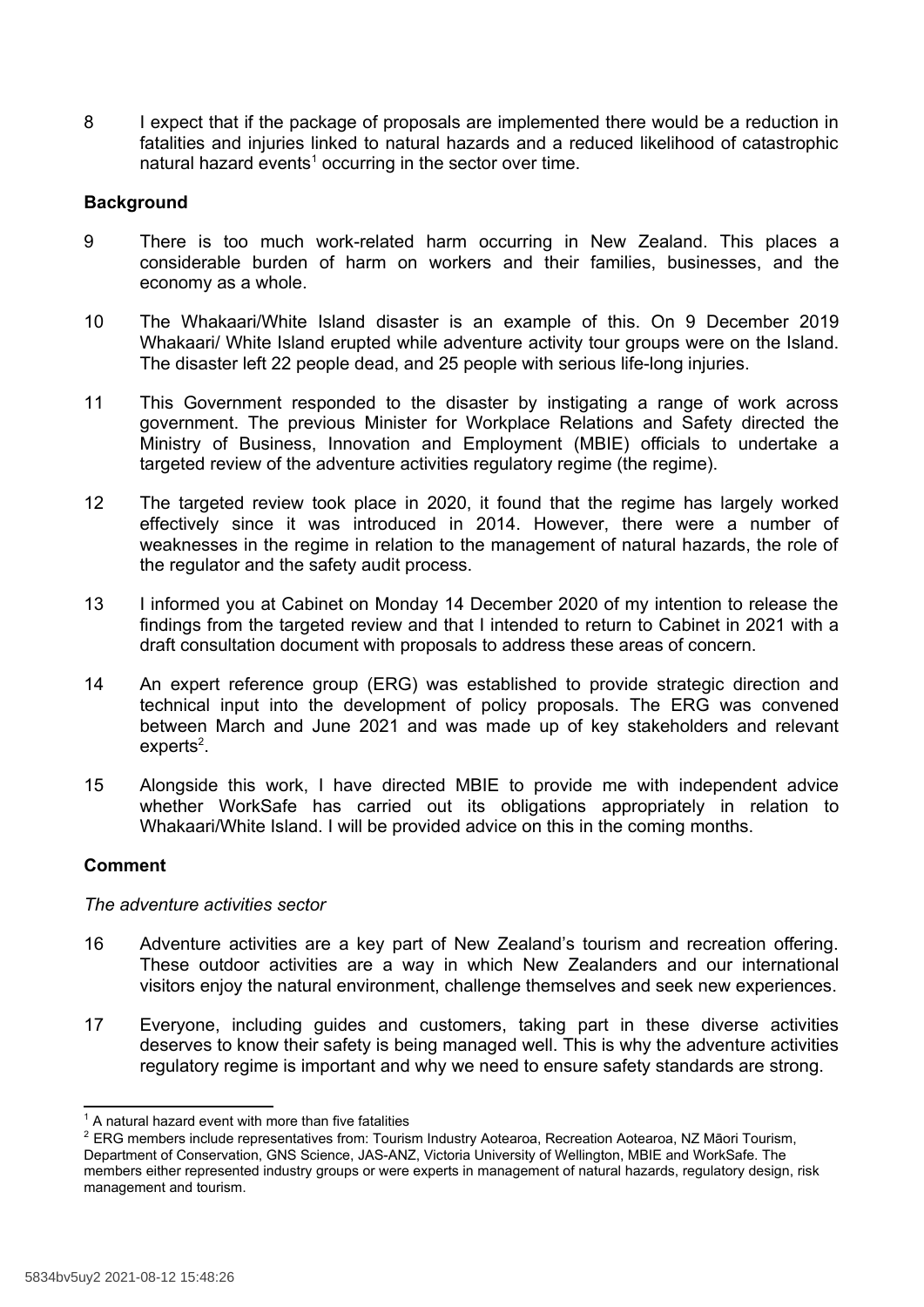- 18 Prior to the COVID-19 pandemic, international tourism has been an important export earner for New Zealand, contributing \$17.2 billion, or 20 per cent of export earnings in 2019. The impact of COVID-19 on the tourism sector has been deeply felt, and the sector's recovery is expected to be slower than that of the rest of the economy.
- 19 The revival of our tourism sector is contingent on the continued appeal of New Zealand to international and domestic visitors, and the measures proposed in this initiative will contribute to a safer adventure tourism and recreation experience for participants, and build our system's capability to reduce the likelihood of catastrophic events, like Whakaari White Island, occurring in the future.

## *The adventure activities regulatory regime*

- 20 Safety in the adventure activities sector is regulated through the Health and Safety at Work Act 2015 (the HSW Act) and the Health and Safety at Work (Adventure Activities) Regulations 2016. The HSW Act imposes legal obligations, primarily upon Persons Who Conduct Businesses or Undertakings (PCBUs).<sup>3</sup>
- 21 The core principle of the HSW Act is that workers and other people should be given the highest level of protection against harm to their health, safety and welfare. Under the HSW Act both workers and customers are provided the same level of protection from workplace harm.
- 22 Health and Safety at Work Regulations are used to expand on the general duties in the HSW Act and set risk and industry specific requirements.
- 23 Currently, the Adventure Activities Regulations are limited to requiring operators to pass a safety audit and register their operations with WorkSafe. The regulations also make it an offence for operators to provide or offer to provide an adventure activity unless registered.
- 24 Adventure activities are inherently risky, this is acknowledged by their regulatory definition which recognises adventure activities are designed to expose participants to a serious risk to their health and safety that must be managed by the provider of the activity. The registration process was established as a way to check that operators' general duties under the HSW Act are being met.

## *Managing natural hazard risks in the adventure activities sector*

- 25 Almost all registered adventure activities involve some risk from natural hazards. The targeted review found 311 of 312 operators registered in November 2020 manage natural hazards as part of their activities.
- 26 A significant part of the harm that occurs in adventure activities comes from natural hazards, around half of the fatalities. Many natural hazards present a risk of catastrophic harm, where if a major incident occurs it can cause multiple deaths or serious injuries.
- 27 While strengthening safety standards in the regime will help decrease natural hazard risks, the risk of catastrophic harm cannot be eliminated entirely.

#### *Government funding for changes to the adventure activities regime*

<sup>&</sup>lt;sup>3</sup> The HSW Act also imposes separate duties on Officers of PCBUs. Ministers of the Crown are specifically excluded from the definition of officers under HSWA, when acting in the course of their duties.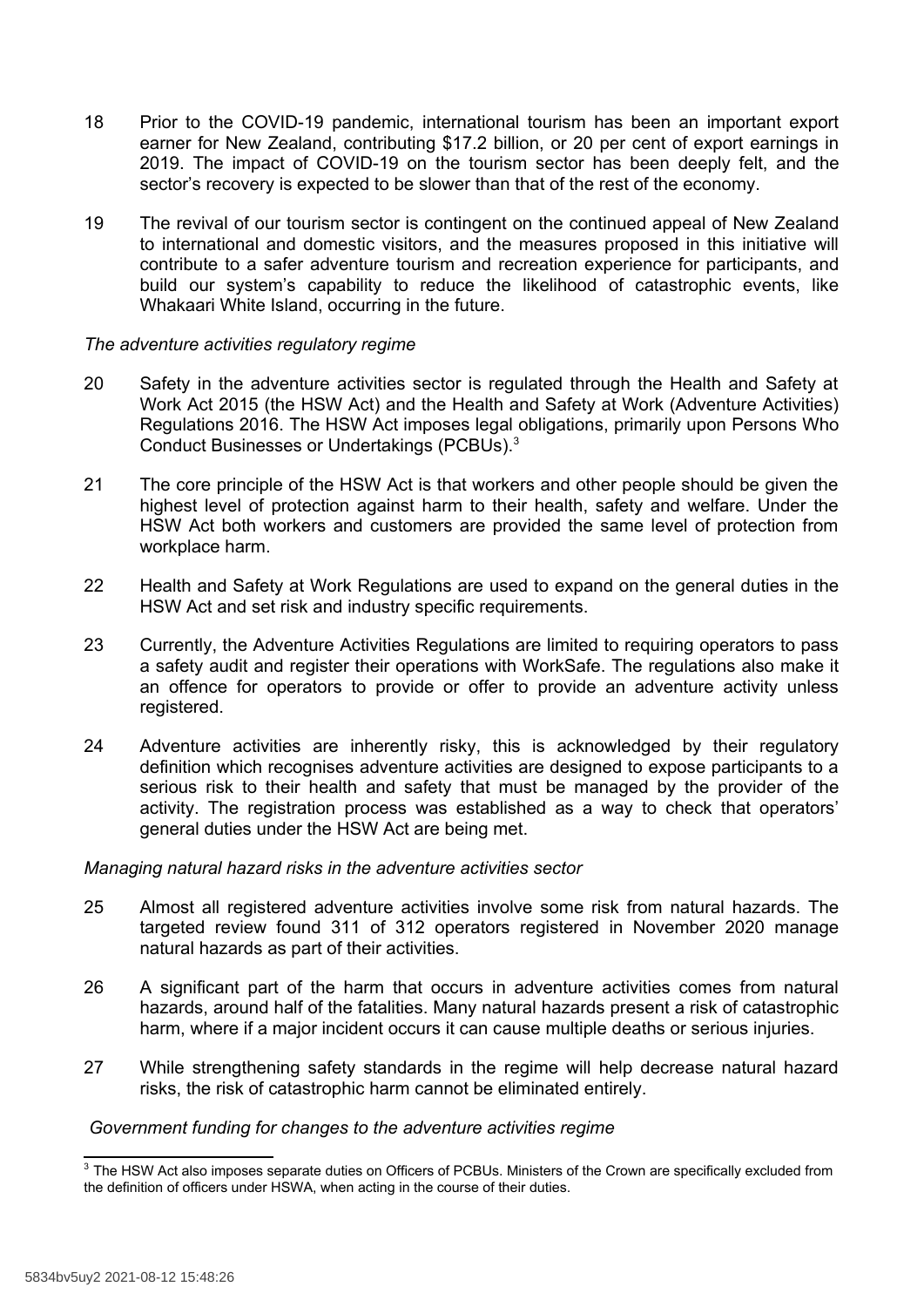- 28 WorkSafe received \$2.22m funding through Budget 2021 to implement operational changes to the regime to improve the management of natural hazards. Funded activities include:
	- 28.1 operational policy work by WorkSafe to support any regulatory changes to the regime
	- 28.2 development of natural hazard guidance materials led by WorkSafe to support operators and landowners to manage natural hazards
	- 28.3 natural hazard expertise to support WorkSafe's organisational understanding of natural hazard risk
	- 28.4 education and engagement activities by WorkSafe to support operator awareness and compliance with any regulatory change.

*The consultation document presents a package of regulatory and non-regulatory change proposals*

- 29 The consultation document presents a package of regulatory and non-regulatory change proposals to the regime that are intended to:
	- 29.1 support a strengthened role for WorkSafe
	- 29.2 clarify and strengthen requirements for how operators, landowners and WorkSafe manage natural hazards
	- 29.3 improve risk disclosures to participants
	- 29.4 improve the safety audit standard, audit process and guidance and information for the sector.
- 30 The expected outcome from this package is reduced fatalities and injuries linked to natural hazards and a reduced likelihood of catastrophic harm events related to natural hazards occurring in the sector over time.
- 31 This package of measures, includes the following key features:

Proposals to support a strengthened role for WorkSafe

- Require operators to register directly with WorkSafe.
- Increase the information operators are required to provide WorkSafe when registering.
- Require operators to report key indicator information to WorkSafe on an annual basis.
- Create a list of "notifiable incidents" specific to the adventure activities sector.
- Expand WorkSafe's powers to decline to register/suspend/cancel registrations.

Risk classification system to improve the management of natural hazards

- Require government to develop a risk classification system, including operational framework and criteria that draws on industry expertise and scientific advice about natural hazards.
- Risk classification criteria would group operators and activities into low, medium and high risk categories based on their risk assessment.
- Introduce a specific requirement for operators to include a risk assessment in their safety management plan, where operators would assess risk.
- The risk classification system would set audit requirements that reflect these different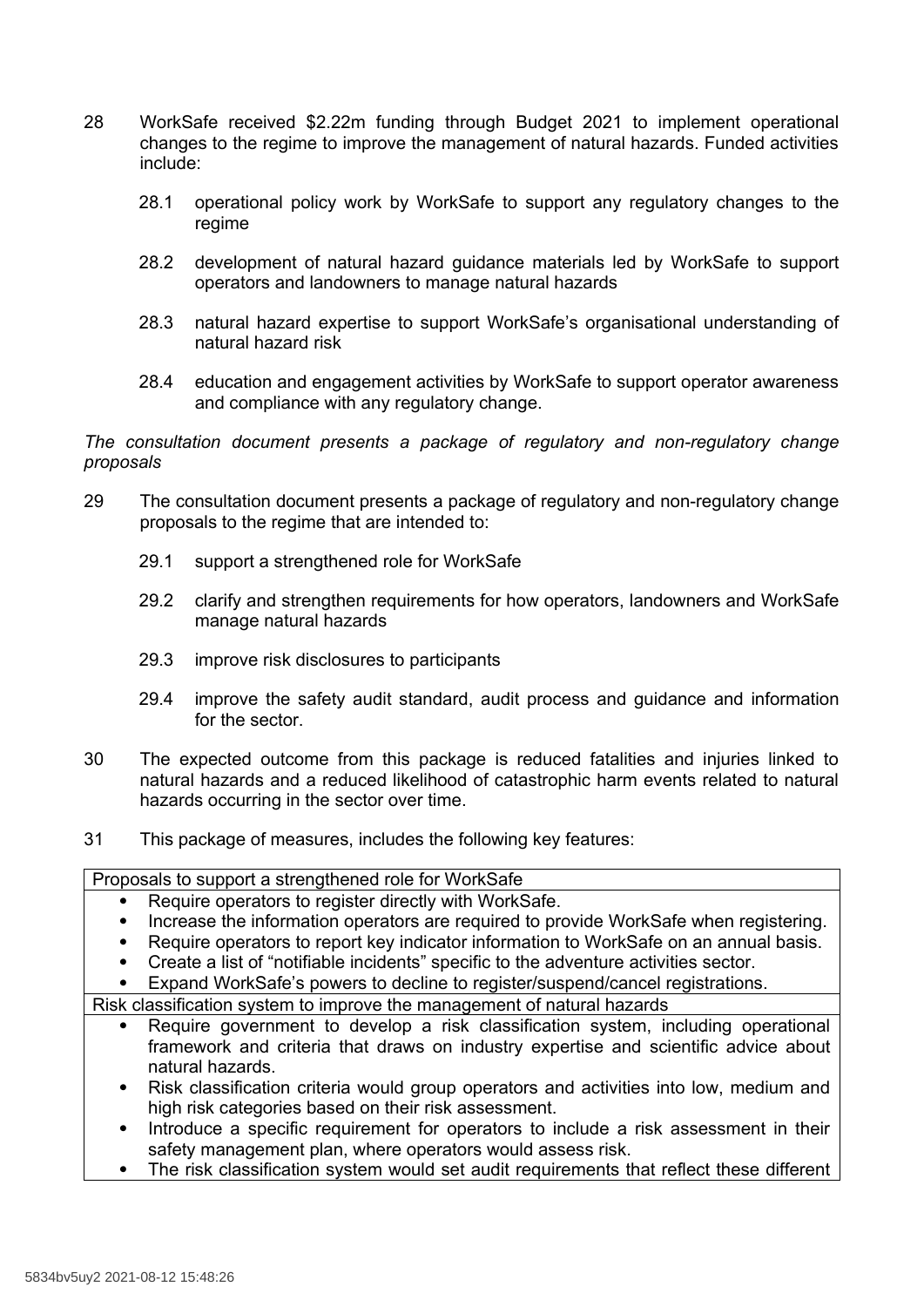categories of risk including variations in length between on-site audits. Activities that are high risk would have more frequent on-site audits.

Specific requirements on **landowners** and **operators** to improve the management of natural hazards

Requirements on **operators**

- Specific requirement for **operators** to do all that is reasonably practicable to assess and manage natural hazard risks that may affect their activities.
- Specific requirements for **operators** to have processes in place to consider when risks may be unacceptable and call activities off.

Requirements on **landowners** (two options available)

- Require **landowners** to provide information to operators about natural hazard risks on their land that they know about (or should reasonably know about).
- OR
	- Require **landowners** to assess and manage the risks of natural hazards on their land when granting permission for adventure activity operators to operate on their land.
- Improved risk disclosures for participants
	- Require additional prescription on the level of risk disclosure to participants in regulations or the Safety Audit Standard, this could link to an operators risk assessment as part of the risk classification system.

Non regulatory changes to support improvements to the regime

- Changes to the safety audit standard to improve safety standards e.g. specify qualification requirements for particular staff.
- Changes to the audit process e.g. tighten safety checks on operators.
- Introduce an online log of notifiable events the adventure activities sector can access.
- Publish specific WorkSafe data for the adventure activities sector, including injury and fatality rates and enforcement activity undertaken by WorkSafe.
- . Updating guidance materials to fill identified gaps around the management of natural hazards *- agreed in response to the targeted review and funded through Budget 2021.*
- 32 The consultation document signals there will be future work on the regime; including a first principles review starting in 2026 and further evaluation and research.

*The package of proposals present a number of ways to manage natural hazard risks*

- 33 The package of regulatory change proposals presented in the consultation document can work together to achieve safety outcomes. Within this package of proposals there are two viable regulatory approaches available to achieve improved safety outcomes, which taken individually will have lower compliance costs for operators and the government. Both approaches require regulatory change to support WorkSafe's strengthened leadership role. However, the two approaches present different ways to manage natural hazards. The first uses a risk classification system and the second imposes requirements on operators and landowners.
- 34 The **risk classification system** shifts responsibility for some aspects of risk management from the operator to the government by requiring government to define risk levels. This proposal recognises that the risk profile of the adventure activities sector can be more volatile than traditional workplaces due to the intersection with natural hazards. It can be difficult to expect an adventure activity operator to make decisions around risk when the viability of their business is at stake. By comparison, government is better resourced, has a system level perspective and access to government-wide scientific advice so is in a better position to make these risk assessments.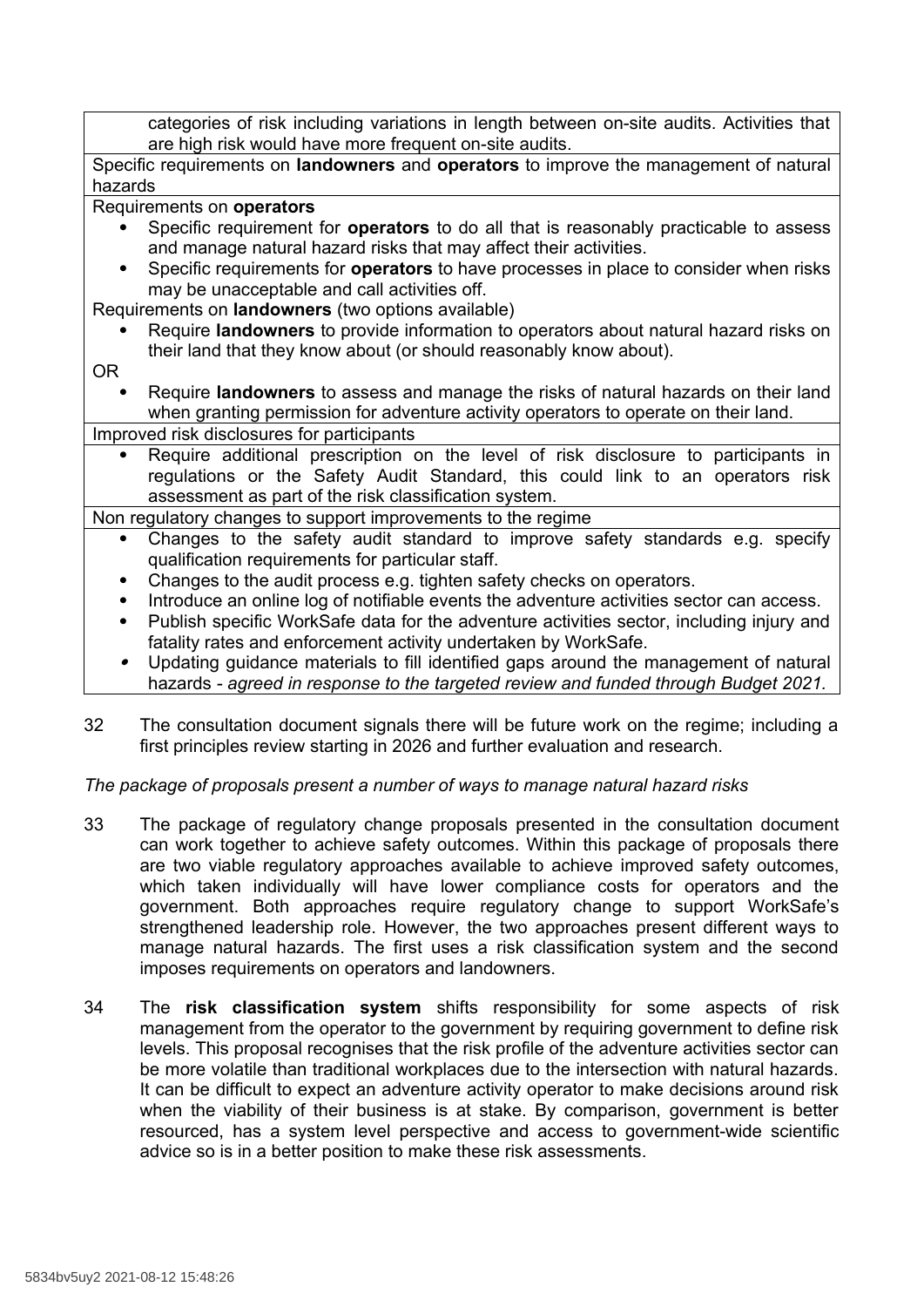- 35 MBIE and WorkSafe, along with other relevant government agencies (such as GNS Science, Department of Conservation and the National Emergency Management Agency (NEMA)) will continue to work together on this proposal through the next phase of work. This will include understanding how the proposal could be implemented, the cost implications associated with it, and ensuring it aligns with other regulatory approaches for managing natural hazards.
- 36 Proposals to introduce clear **requirements on operators and landowners** to manage natural hazards offers a more traditional approach to managing risk but it could be more costly for landowners and operators and may reduce access to land. With around 60 per cent of adventure activities taking place on public conservation land, the Department of Conservation (DOC) is most impacted by the introduction of these duties. Land Information New Zealand (LINZ) and territorial local authorities are also likely to be impacted.
- 37 MBIE and DOC will continue to work together to understand the implications of introducing landowner requirements on DOC's operations. MBIE will also work with LINZ and territorial local authorities through the consultation process.

## *The package of proposals draws on acceptable levels of risk when managing natural hazards*

- 38 In developing proposals for consultation, my officials have considered how to support adventure activities to proceed with some level of risk, while ensuring these risks remain at acceptable levels. The consultation document introduces this concept in a number of proposals including, the risk classification system, landowner and operator requirements and expanded powers for WorkSafe to cancel and suspend registrations.
- 39 To give operators clarity on how to apply acceptable levels of risk to their operations, 'bright lines' could be developed. This will shift some decision making for risk management from operators to government. Government involvement could range from published guidance setting acceptable levels of risk for natural hazards to Cabinet-led decision making where some activities or locations could be prohibited under certain natural hazard conditions. Scientific advice would be an input to any decision making.
- 40 MBIE and WorkSafe, along with other relevant government agencies (such as GNS Science, DOC and NEMA) will to work together to apply acceptable levels of risk to proposals included in the consultation document through the next phase of work.

# *An Expert Reference Group was established to support the development of change proposals*

- 41 An ERG was established to provide strategic direction and technical input into the development of policy proposals. The ERG was convened between March and June 2021 and was made up of key stakeholders and relevant experts. WorkSafe and MBIE collaborated closely on the development of policy proposals presented to the ERG for discussion.
- 42 The Chair of the ERG noted that while there was not unanimous support from members of the Group for all of the regulatory change proposals included in the package<sup>4</sup>, there

<sup>4</sup> ERG views are split on the risk classification system proposal with natural hazard experts and regulatory design experts favouring it, while industry groups considering it complex and difficult to implement. Views on landowner duties to manage natural hazards are also varied across the ERG. The proposal may lead to some landowners withdrawing access to land or associated costs being passed on to operators.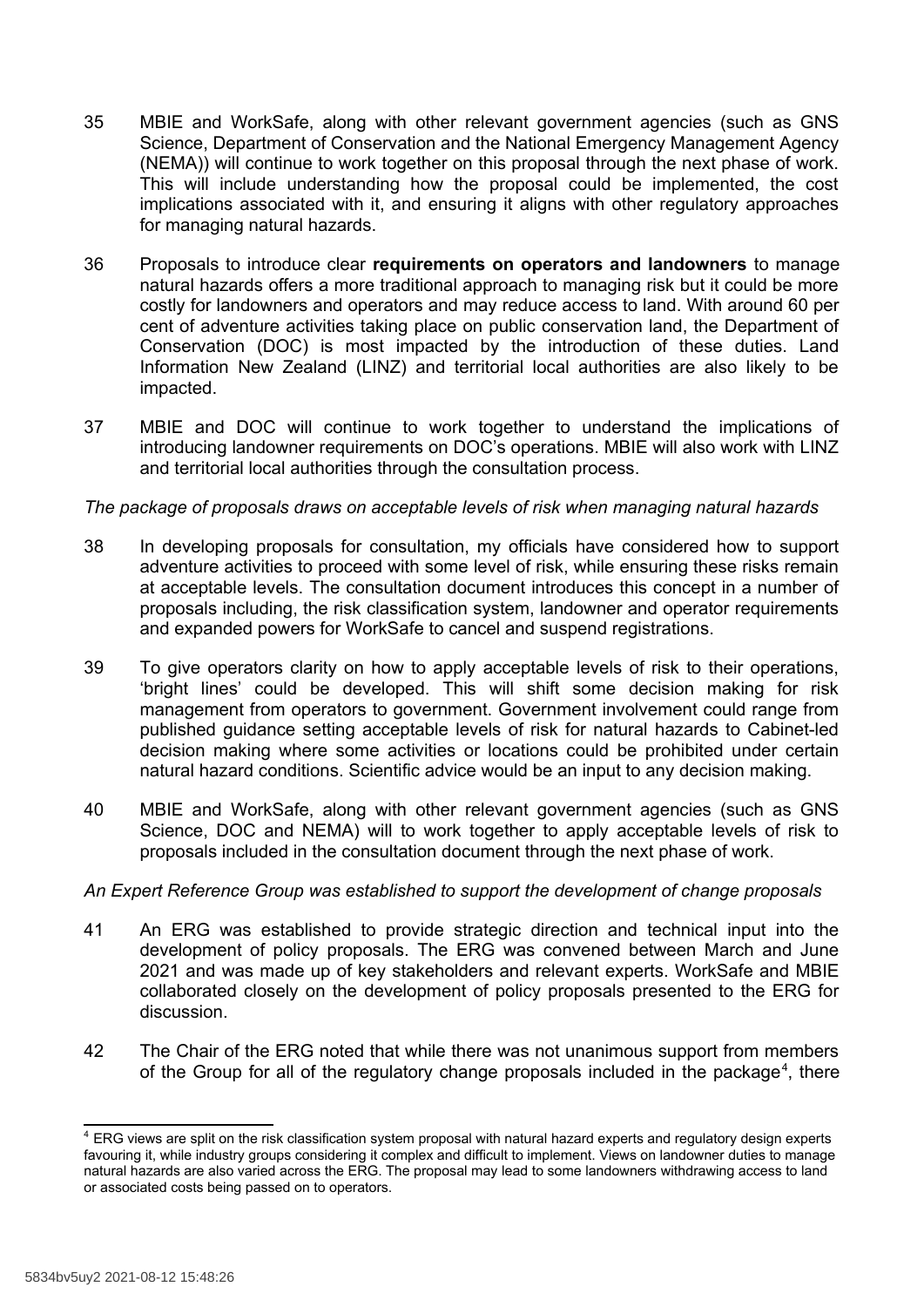was agreement that a full range of proposals should be consulted on to enable the sector and the wider public to consider which ones are most beneficial.

#### *Timings for public consultation on changes to the adventure activities regime*

- 43 Public consultation on the changes to the adventure activities regime will take place between August and October 2021. The approach to consultation will be both broad and targeted, ensuring both public and key stakeholder perspectives are captured and specific feedback is received.
- 44 Stakeholders who will be invited to take part in the targeted consultation include registered adventure activity operators, certifying bodies, other workers in the adventure activities sector (including tour guides, technical advisors and safety auditors), adventure activity participants, recreation and tourism industry groups and their members and key landowners (including Department of Conservation, LINZ and territorial local authorities).
- 45 My officials will make themselves available to discuss the proposals with those who have been directly impacted by the Whakaari/White Island disaster.
- 46 ERG members representing industry groups will be supporting public consultation by ensuring the consultation document is circulated to their members for comment.
- 47 Consultation with stakeholders will take various forms, including emails and Facebook advertising inviting all stakeholders to take part in the consultation, face-to-face interviews and workshops with key stakeholders.
- 48 The qualitative data gathered through MBIEs face-to-face interviews and workshops will be used to shape our approach to the submissions analysis. Survey submission forms and other written forms of submission sent to MBIE will be used to develop final policy advice.

*The consultation document will be of interest to a range of groups*

- 49 I expect the consultation document will be of interest to a range of adventure activity sector participants, as well as members of the public:
	- 49.1 People and groups who have been impacted by the Whakaari White Island disaster.
	- 49.2 Adventure activity operators will have an interest in how a range of proposals will affect their businesses and the wider sector, operationally and financially.
	- 49.3 Guides and other employees of operators will be interested in how increased requirements and duties will affect their work.
	- 49.4 Adventure activity participants may face increased costs to take part in adventure activities as operators pass on their higher operating costs associated with changes to the regime and have an interest in being assured their safety is managed well.
	- 49.5 Safety auditors will be interested in changes to the Safety Audit Standard that operators are assessed against, and the increased requirements on operators.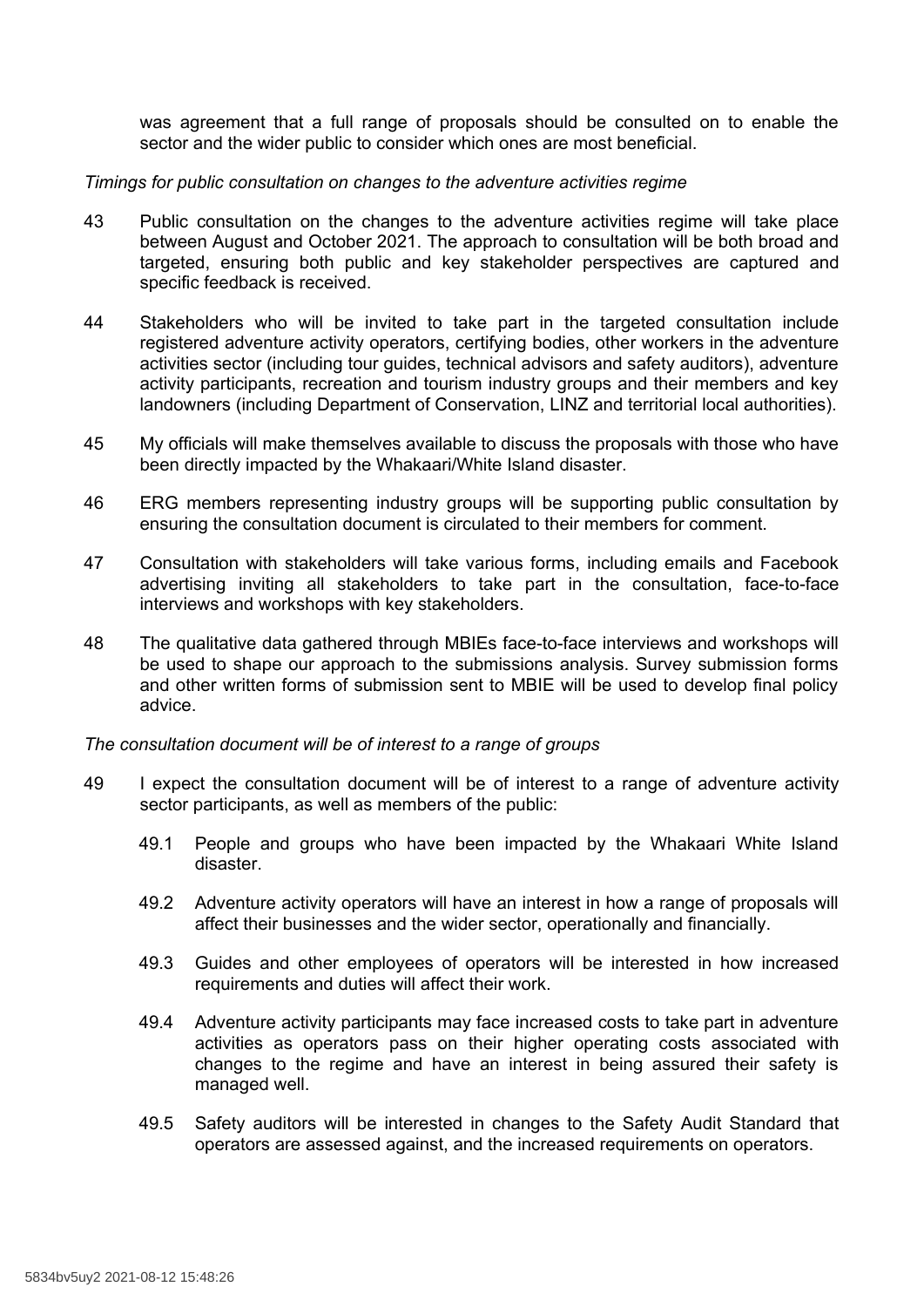- 49.6 JAS-ANZ, as the accreditation body for safety auditors, will be interested in changes to the Safety Audit Standard and audit process.
- 49.7 Industry bodies, including Tourism Industry Aotearoa, Recreation Aotearoa, New Zealand Māori Tourism and Local Government New Zealand will be interested in how a range of policies will affect their communities of interest.
- 49.8 Landowners, including the Department of Conservation, territorial local authorities, LINZ and private landowners will be interested in proposals to introduce health and safety duties on landowners.
- 49.9 Others indirectly affected by the regime, including the New Zealand Principals' Federation, as spokes-body for schools who take part in adventure activities, insurance bodies who develop business and holiday insurance and natural hazard experts.

#### **Risks**

- 50 The scope of the consultation is limited to changes to the adventure activities regulatory regime. The proposals do not address directly the Whakaari/White Island disaster or future access to Whakaari/White Island. However, some of the proposals included in the consultation document may limit adventure activities taking place on the Island in future or change the way these activities are offered.
- 51 The Minister of Local Government is leading the group of Ministers responsible for matters relating to the economic and social recovery following the Whakaari/White Island eruption on 9 December 2019.
- 52 Government agencies have, in the past, worked together to consider the legislative and regulatory responsibilities of commercial and private activity on Whakaari/White Island. Consideration will be given to beginning discussions with the private landowner and other key stakeholders to understand their views around any potential future access to the island following the outcome of Worksafe's prosecutions into the Whakaari/White Island event.
- 53 The adventure activities sector has been hit hard by COVID-19 border restrictions and alert levels. Any increase in operating costs will be felt keenly. Some of the proposals included in the consultation document are likely to increase costs for adventure activities operators. However, I consider these to be marginal costs on top of the costs of complying with their existing general health and safety duties under the HSW Act. My officials will explore the impact of costs on operators' through the consultation process.

## **Agency Consultation**

- 54 The Civil Aviation Authority, the Department of the Prime Minister and Cabinet, the Department of Conservation, the Department of Internal Affairs, GNS Science, Land Information New Zealand, the Ministry for Culture and Heritage, the Ministry of Education, the Ministry of Transport, the National Emergency Management Agency, Sport New Zealand, Tourism NZ, the Treasury, Waka Kotahi NZ Transport Agency and, WorkSafe NZ were consulted.
- 55 There was broad agency support for the package of proposals in the consultation document. The majority of agencies who gave feedback on the proposals have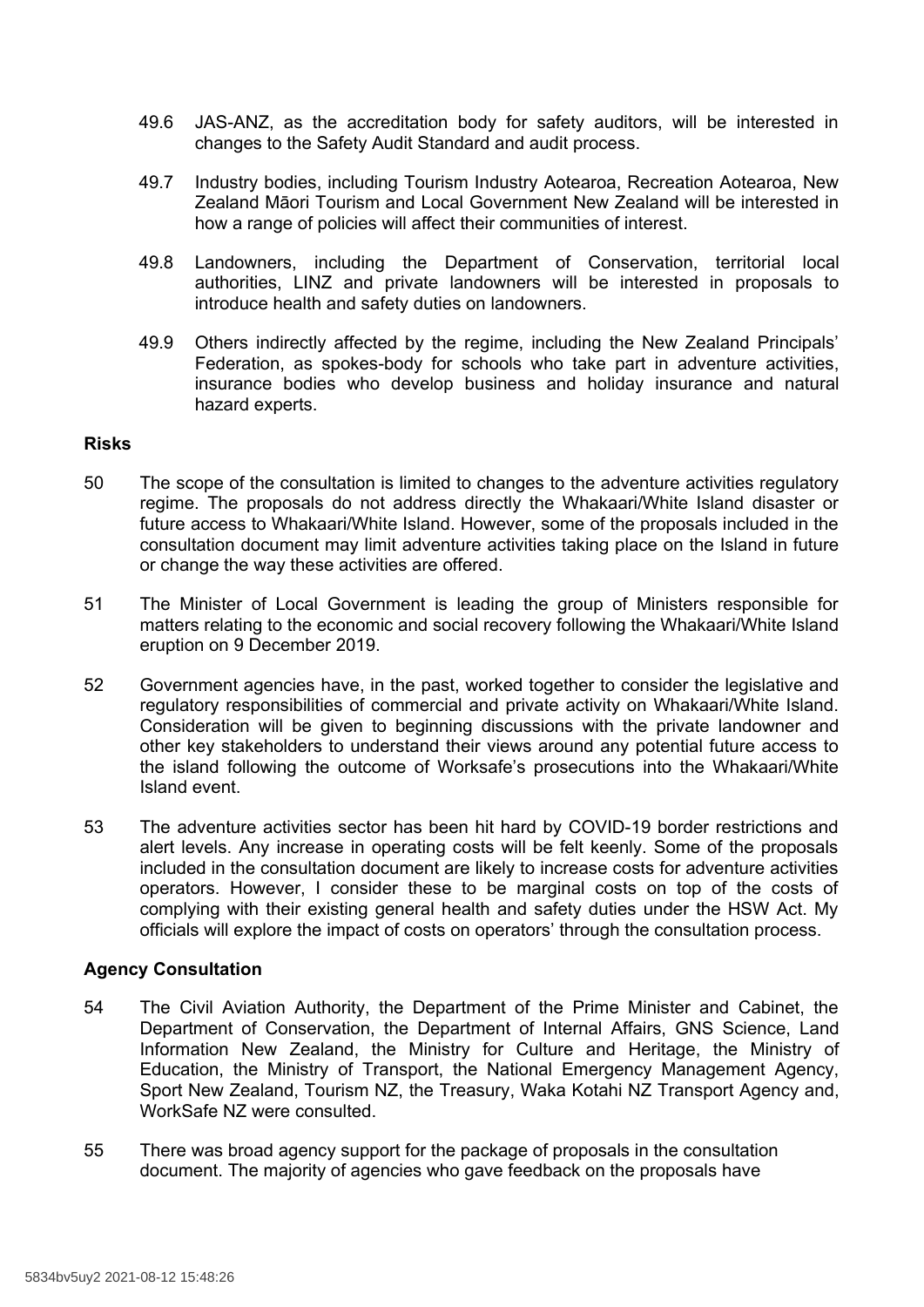expressed an interest in being involved or informed as policy advice develops. My officials will continue to involve relevant agencies throughout the next stage of work.

## **Financial implications**

- 56 There are no financial implications expected from releasing the consultation document, however there will likely be financial implications in implementing some of the proposals included in the document. The consultation process will support more detailed financial analysis to be undertaken. Preliminary estimates suggest:
	- 56.1 Operators may incur increases in safety audit costs by between 5-15 per cent (around \$500-\$1,500 over a three-year period) depending on the size and nature of the operation.
	- 56.2 WorkSafe will have increased operating costs associated with a more active regulatory leadership role in the regime.
	- 56.3 The risk classification system could require additional funding for government to develop and WorkSafe to implement and administer.
	- 56.4 Landowners (including DOC, LINZ and individual TLAs) are likely to face increased costs to identify and manage the risks associated with natural hazards and may require additional funding.
- 57 WorkSafe received additional funding through budget decisions in Budget 2021 to support changes to the regime in relation to natural hazards. Any additional costs for WorkSafe could be funded from WorkSafe's baselines or may require additional Crown or Health and Safety at Work Levy funding. MBIE periodically reviews the Health and Safety at Work Levy rate. The cost-benefit analysis from the adventure activities work will be used as an input into any future Levy review.

#### **Legislative implications**

58 Public consultation will assist the Government in deciding how to amend the Regulations. Following consultation I will seek Cabinet approval to draft amendments to the Regulations.

#### **Human rights**

59 The options contained in the discussion paper do not appear at this stage to be inconsistent with the rights and freedoms contained in the New Zealand Bill of Rights Act 1990 and the Human Rights Act 1993. Further analysis of human rights issues will be undertaken following public consultation and prior to final policy decisions.

#### **Gender implications**

60 There are no specific gender implications arising from the proposals in this paper.

# **Disability implications**

61 There are no specific disability considerations arising from the proposals in this paper.

## **Climate implications**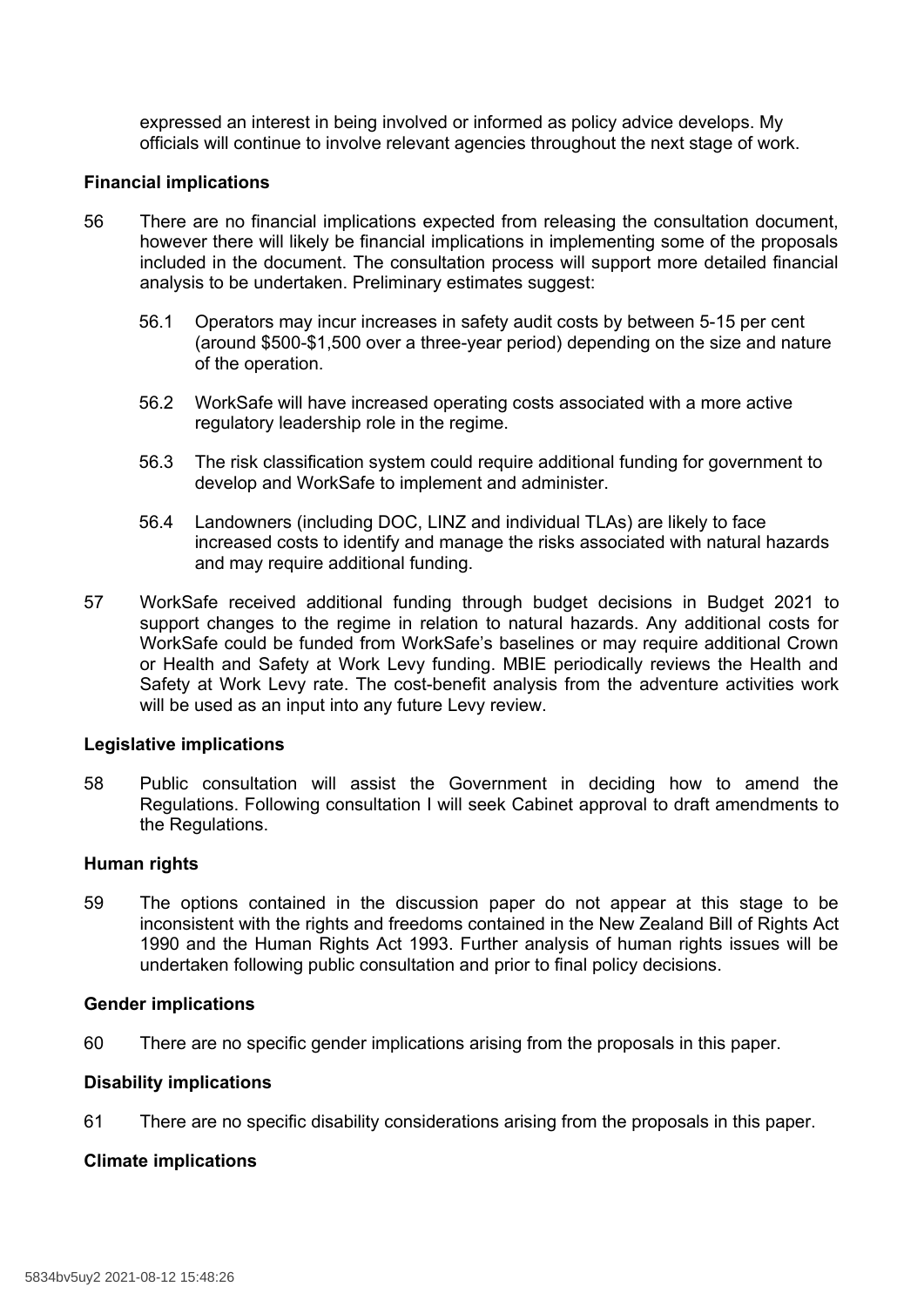62 The Climate Implications of Policy Assessment (CIPA) team has been consulted and confirms that the CIPA requirements do not apply to this proposal as the threshold for significance is not met.

## **Regulatory impact statement**

63 MBIE's Quality Assurance panel has reviewed the Adventure Activities consultation document and confirms that it substitutes as an interim Regulatory Impact Statement. The consultation document is likely to lead to effective consultation and support the delivery of Regulatory Impact Analysis to inform subsequent decisions. This view is supported by assurances that MBIE will also release a summary document alongside the full consultation document to aid consultation and it will hold face to face interviews and workshops encouraging open feedback.

## **Publicity**

- 64 I intend to make an announcement about the adventure activities consultation process encouraging stakeholders to contribute feedback once its publication is approved by Cabinet, with public consultation taking place between August and October 2021.
- 65 This consultation document will attract media and public attention due to the appeal of adventure activities to the wider public, and the relationship between this work and the Whakaari/White Island disaster.
- 66 MBIE and WorkSafe will also use a range of channels to promote consultation, including websites, social media, stakeholder alerts, newsletters and speech materials.
- 67 MBIE may use Facebook advertising to ensure that members of the general public are aware of the consultation process. Facebook advertising will target New Zealand members who are more likely to participate in adventure activities. Facebook channels will also be used to targeted international members who have travelled to New Zealand and taken part in adventure activities.

#### **Next Steps**

- 68 Consultation on the adventure activities consultation document will take place between August and October 2021.
- 69 By December 2021 I will seek Cabinet approval for changes to the adventure activities regime.
- 70 Subject to Cabinet approval any regulatory changes will be introduced in 2022.

## **Proactive release**

71 I propose to release this Cabinet paper and relevant Minute proactively, subject to redactions as appropriate under the Official Information Act 1982.

## **Recommendations**

- 72 I recommend that Cabinet:
	- 72.1 **Note** that a targeted review of the adventure activities regulatory regime took place in 2020 in response to the Whakaari/White Island disaster.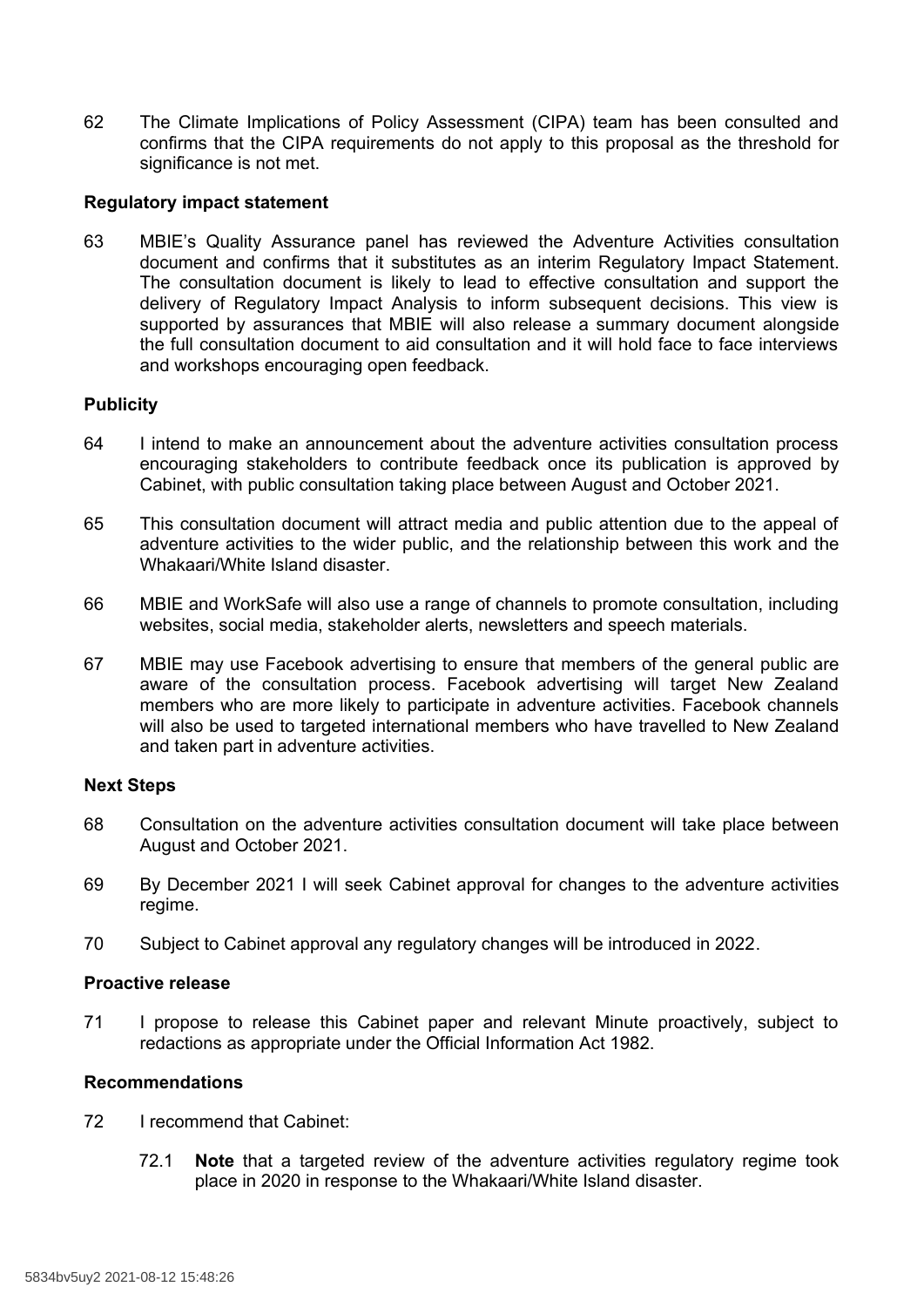- 72.2 **Note** the Minister for Workplace Relations and Safety informed Cabinet of his intention to release the findings of the targeted review and develop a consultation document with proposals for change to the adventure activities regulatory regime.
- 72.3 **Note** WorkSafe received \$2.22 million funding through Budget 2021 to implement operational changes to the regime to improve the management of natural hazards. Operational changes include:
	- 72.3.1 development of natural hazard guidance materials
	- 72.3.2 natural hazard expertise to support WorkSafe's organisational understanding of natural hazard risk
	- 72.3.3 education and engagement activities by WorkSafe to support operator awareness and compliance with any regulatory change
- 72.4 **Note** the adventure activities consultation document presents a package of change proposals to the adventure activities regulatory regime. The proposals cover:
	- 72.4.1 a strengthened regulatory leadership role for WorkSafe
	- 72.4.2 a risk classification system to improve the management of natural hazards and activity-based technical risks
	- 72.4.3 specific requirements on landowners and operators to improve the management of natural hazards
	- 72.4.4 improved risk disclosures for participants
	- 72.4.5 improvements to the safety audit standard, the audit process, guidance and information to support the sector.
- 72.5 **Note** that some of the regulatory change proposals included in the consultation document may require additional government funding to implement.
- 72.6 **Note** MBIE and WorkSafe, alongside other relevant government agencies, will continue to work together to understand how a risk classification system could be implemented in practice, the cost implications associated with it, and ensuring it aligns with other regulatory approaches for managing natural hazard risks.
- 72.7 **Note** MBIE and Department of Conservation will continue to work together to understand implications of introducing landowner requirements on the Department of Conservation's operations.
- 72.8 **Note** MBIE and WorkSafe, along with other relevant government agencies, will work together to understand how to apply acceptable levels of risk to proposals included in the consultation document through the next phase of work
- 72.9 **Authorise** the Minister for Workplace Relations and Safety to make minor editorial changes to the *Adventure Activities – Keeping it Safe* document before release.